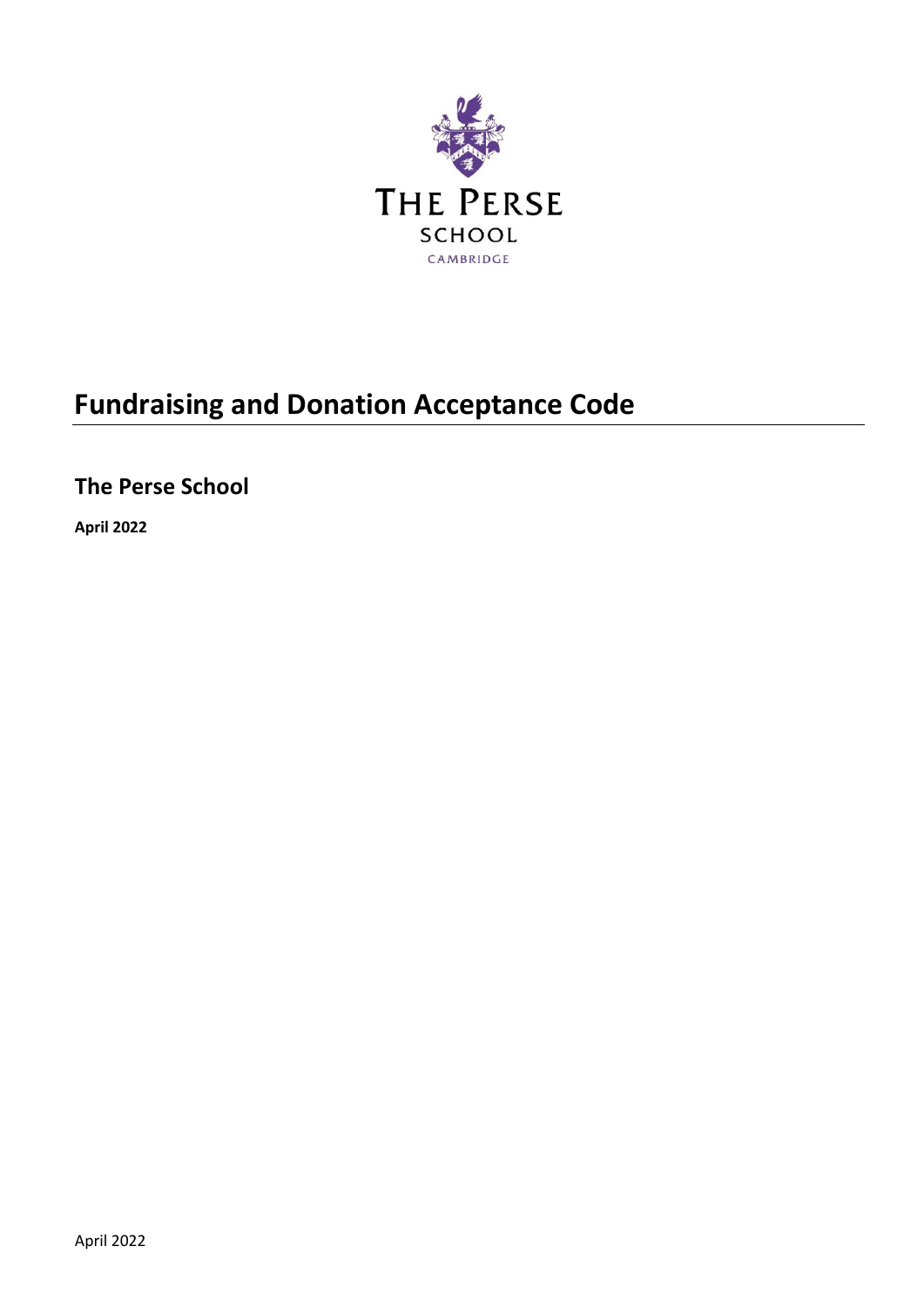### Contents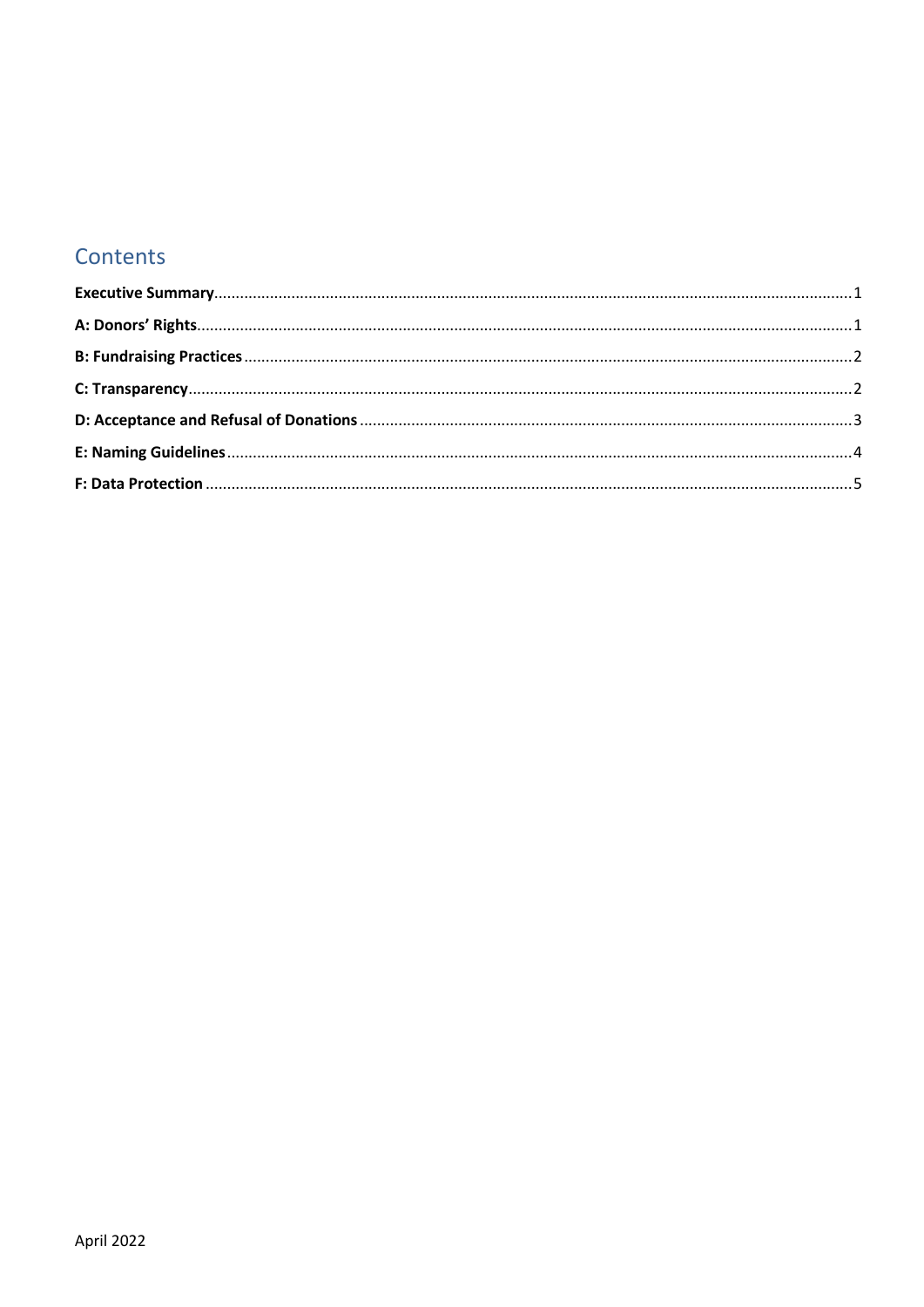#### <span id="page-2-0"></span>**Executive Summary**

This code has been developed to guide anyone who raises funds for The Perse School, whether paid staff, consultants or volunteers. It is not a static document, and should be reviewed by the Governing Board annually to ensure it is up to date with changing legislation and relevant codes of practice, and that it reflects the current culturally accepted norms. It should be noted that each donation must be considered for its legal, moral, ethical and public relations implications, if fundraising is to succeed.

This code outlines:

- A Donors' Rights
- B Fundraising Practices
- C Financial Accountability
- D Acceptance and Refusal of Donations
- E Naming Guidelines
- F Data Protection

There are three guiding principles to the ethics of fundraising:

- The School will accept donations on the clear understanding that the donor will have no influence over the independence of the School.
- The School's selection criteria for admissions are set out in Admissions Policies and are fully independent of philanthropic support of the School.
- Donations will have no bearing or influence on the progression of current or future pupils of the School.

Everyone involved in any form of fundraising, whether paid staff in the Alumni & Development Office or other departments, consultants or volunteers must comply with this code and with the Code of Fundraising Practice [\(https://www.fundraisingregulator.org.uk/code\)](https://www.fundraisingregulator.org.uk/code) set out by the Fundraising Regulator.

Although the primary purpose of this code is to assist fundraisers in their work, it will also be available to donors and potential donors as an expression of our openness and integrity with regards to fundraising should they request to see it.

#### <span id="page-2-1"></span>**A: Donors' Rights**

- 1. There will be complete transparency in all our dealings with donors. Specifically:
	- a. All fundraising solicitations by or on behalf of the School will disclose the School's name and the purpose for which funds are requested.
	- b. Printed solicitations will include full contact details.
	- c. All verbal requests should be supported by a printed statement incorporating such information, where possible.
	- d. All questions raised will be answered by the School promptly and honestly.
- 2. Donors are entitled to the following upon request:
	- a. The most recent annual report and financial statements;
	- b. Confirmation of the charitable status of the School;
	- c. A copy of this code.
- 3. Donors will be treated with respect. Specifically:
	- a. Donors will be given appropriate acknowledgement and recognition for all donations and sponsorships.
	- b. Unreasonably persistent approaches for the purpose of soliciting or otherwise procuring money or other property will not be made.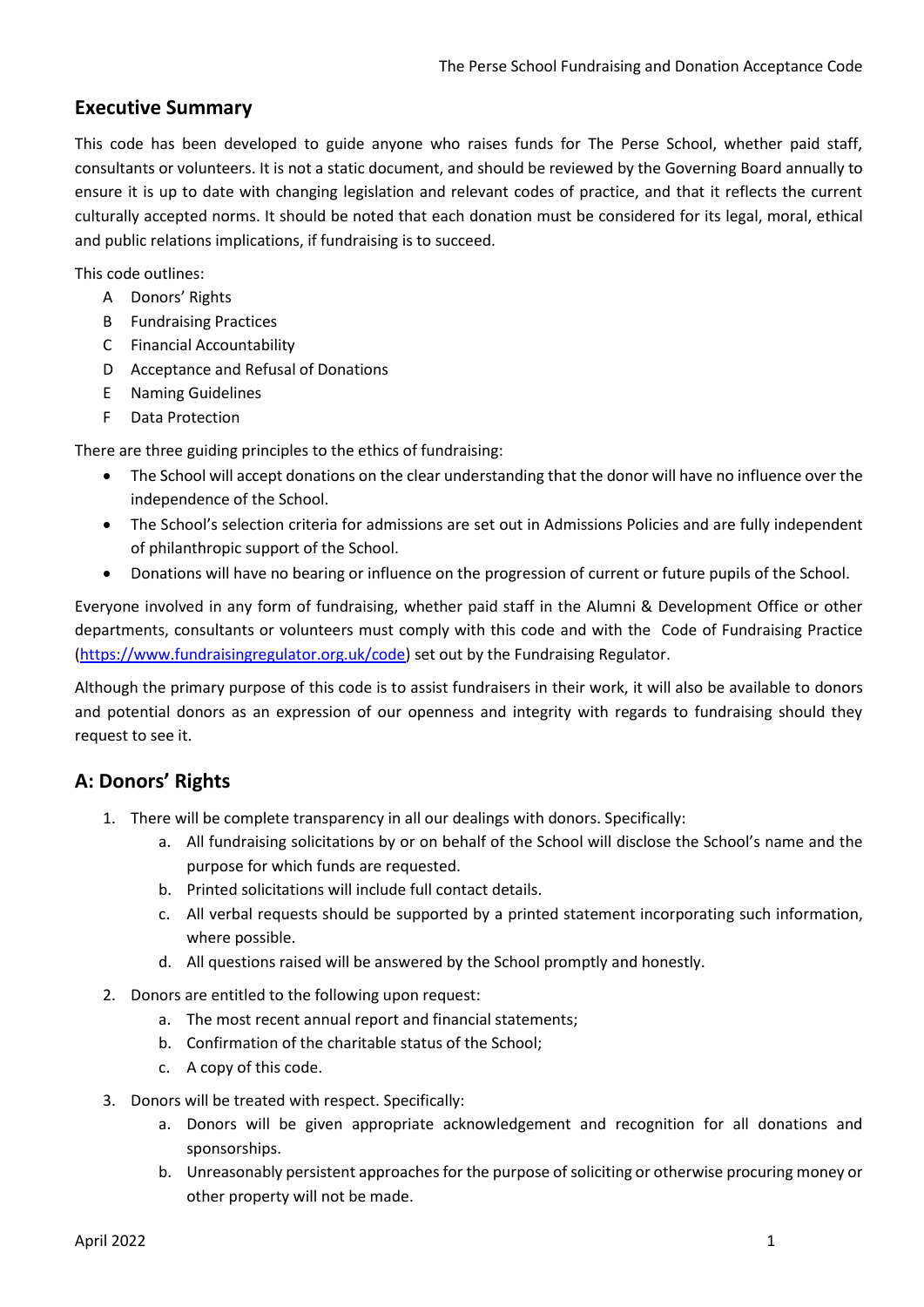- c. Undue demands will not be placed on potential donors to give money or other property.
- d. A donor is entitled to give the School written notice requiring it to stop direct marketing including fundraising.
- 4. Donors are entitled to know whether an individual soliciting funds on behalf of the School is a volunteer, employee or consultant, and whether or not they are being remunerated. Fundraising staff, officers and trustees who are fundraising as part of a paid role, will state that the solicitation is being made for the benefit of The Perse School, that they are an officer, or employee and that they are being remunerated.
- 5. Donors will always be encouraged to seek independent advice if the School has any reason to believe that a proposed donation might significantly affect the donor's financial position or taxable income.
- 6. Donors are normally entitled to confidentiality on the level of their donation or anonymity that they have made a donation, if they request it. The exception to this condition will be if the School is legally required to disclose information relating to the donation.
- 7. The privacy of donors will be respected. The School will comply with the General Data Protection Regulation and the Data Protection Act 2018 when processing personal information relating to donors.
- 8. The School will normally respond within a reasonable time to any enquiries by a donor about any matter addressed in this code. Donations will normally be acknowledged within 7 days of receipt.
- 9. Complaints relating to fundraising activities should be raised with the Business Development Director (tel, 01223 403865, email, knsawtell@perse.co.uk) or the Bursar (tel, 01223 403874, email, ashakespeare@perse.co.uk). The School aims to resolve any complaint within 15 working days of receipt.
- 10. If you are not satisfied with the School's response to your complaint, you may refer the matter to the Fundraising Regulator [\(https://www.fundraisingregulator.org.uk/\)](https://www.fundraisingregulator.org.uk/).

#### <span id="page-3-0"></span>**B: Fundraising Practices**

- 1. Volunteers, employees or consultants who solicit or receive donations on behalf of the School shall:
	- a. adhere to the provisions of this code;
	- b. act with fairness, integrity, and in accordance with all applicable laws;
	- c. adhere to the provisions of the Code of Fundraising Practice;
	- d. disclose immediately to the School any actual or apparent conflict of interest;
	- e. only accept donations that are aligned with the School's objectives and mission.
- 2. Fundraising solicitations on behalf of the School will be truthful and accurately describe the School's activities and the intended use of the donated funds.
- 3. Fundraising employees will be remunerated by a salary and will not be paid finders' fees or commission. When necessary to employ services of fundraising consultants, those will be compensated with a retainer or fee.
- 4. The School does not and will not sell its donor or alumni list. Data will only be passed to third parties when necessary for administration (e.g. a mailing house) or when required by law (see section F: data protection).

#### <span id="page-3-1"></span>**C: Transparency**

1. The School is a charitable company limited by guarantee registered in England and Wales with number 05977683. It is a charity registered with the Charity Commission for England and Wales with number 1120654. Its charitable activities are monitored by the Charity Commission. The Governors of the School are its charity trustees. The manner in which the School delivers its charitable purpose within the context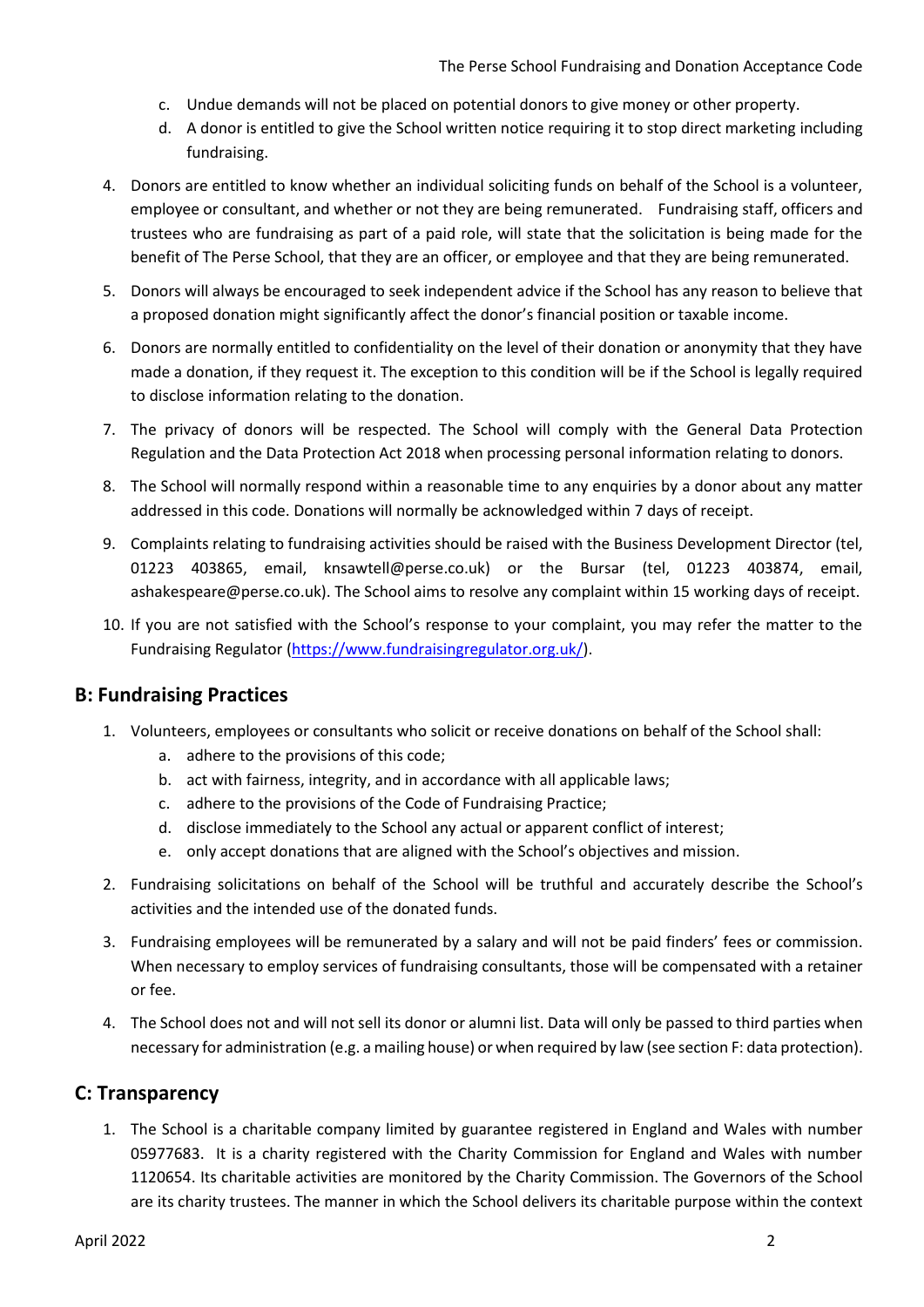of the Charity Commission's guidance on public benefit is outlined in the annual report and the financial statement.

- 2. All donations will be used to support the vision and the strategy of the School.
- 3. All restricted donations will be used as agreed with the donor. If necessary due to programme or organisational changes, alternative uses will be discussed where possible with the donor or their legal designate(s). If the donor is deceased or not legally competent, and the School is unable to contact a legal designate, the donation will be used in a manner that is as consistent as possible with the donor's original intent.
- 4. Annual financial reports are factual and accurate, and publicly available. The annual donor report is publicly available in the magazine published by the Alumni & Development Office in the autumn of each year, which can be found on the School's website, or by contacting the Alumni and Development Office direct.
- 5. The School's fundraising programme is subject to regular reviews by the Governors' Finance & General Purposes Committee.
- 6. All financial affairs will be conducted in a responsible manner.

#### <span id="page-4-0"></span>**D: Acceptance and Refusal of Donations**

- 1. The ultimate responsibility to accept or decline a donation resides with the Governors.
- 2. Donations up to and including a value of £50,000 may be accepted by the Business Development Director, who shall be accountable to the Governors through the School's management structure.
- 3. The School is committed to undertaking due diligence when approaching potential major donors or accepting major donations. It does so in order to ensure it is appropriate for the School to accept the donation; to give reasonable assurance that the donation is not from an illegal or inappropriate source; to protect the School's reputation both internally and externally; to prevent threats to the School's independence; and to ensure funds are not diverted to low-priority activities. For this purpose, a major donation is a single donation or a series or pattern of donations whose total in any rolling year exceeds £50,000.
- 4. Due diligence will be carried in accordance with the Charity Commission's "Know Your Donor" guidance contained in Chapter 2 of their Compliance Toolkit in particular, the identification of the donor, verification of their identity and their business with the charity. Proportionate due diligence will be undertaken for (see D:7):
	- a. any donation exceeding £50,000, £25,000, £15,000 and £1,000;
	- b. any donation likely to draw significant public attention (of any value);
	- c. any donation associated with a naming opportunity.
- 5. A donation is liable to be refused if it:
	- a. appears to be connected with a child currently applying for admission to The Perse, except with the explicit written consent of the Chair of Governors;
	- b. appears to be connected to a pupil whose academic progression, grades or matters of discipline are currently under review by the Head, except with the explicit written consent of the Chair of Governors;
	- c. is at risk of being perceived to be connected or otherwise able to influence decisions surrounding the admission, academic progression, or treatment of any prospective or current pupil;
	- d. being made by an individual or entity notorious in some way, or closely associated with another individual, organisation or activities known to be in conflict with strongly held views of the School;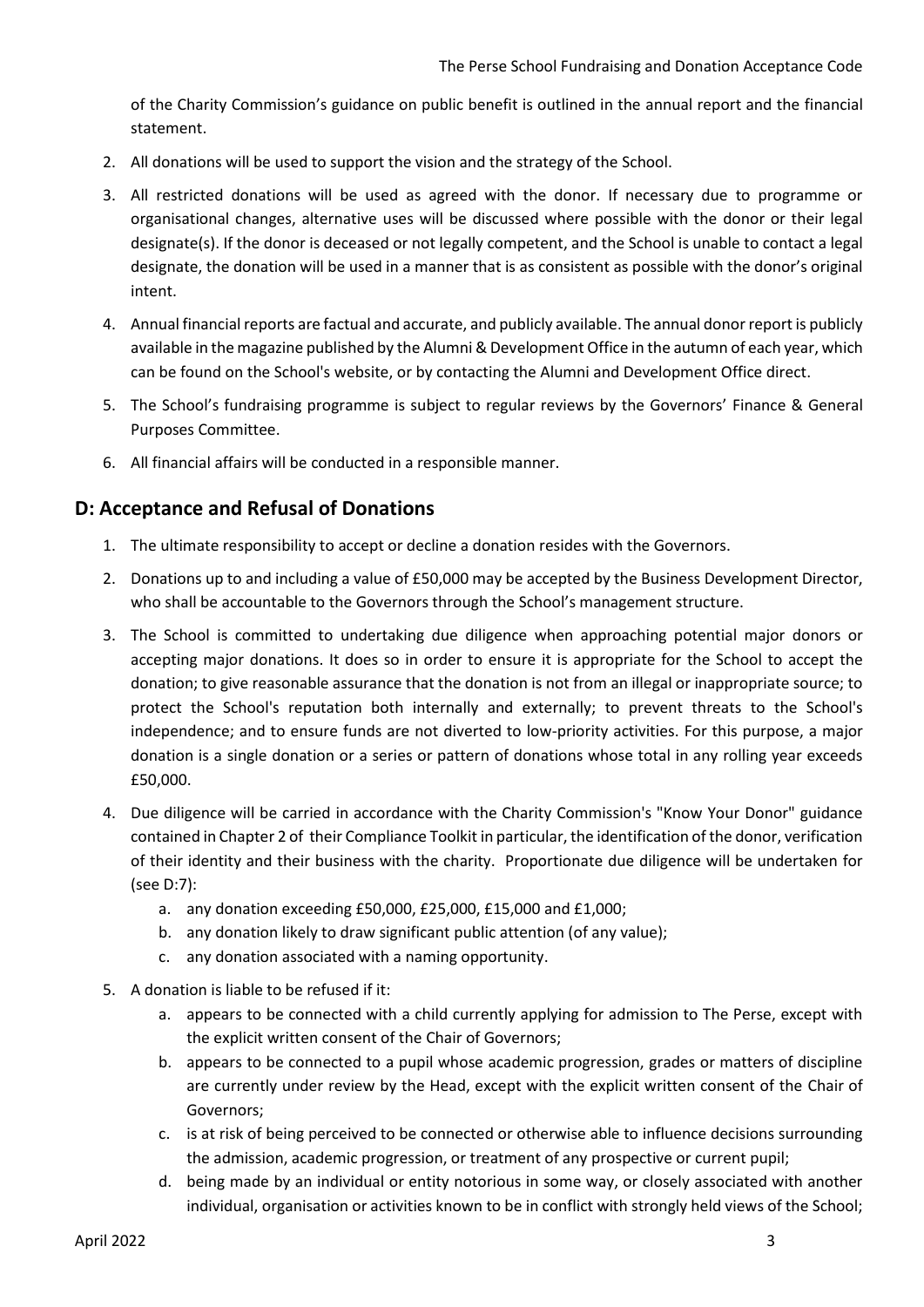- e. being made by an individual or organisation involved in, or strongly suspected to be involved in, criminal or fraudulent activity;
- f. at odds with the objectives of the School, its agreed policies or beneficiaries;
- g. in contravention of the 2010 Bribery Act.
- 6. Donations acceptance review process
	- Donations will be referred for further scrutiny by the Head and the Bursar in case of:
		- a. any donation that exceeds £50,000 (as set out in D:3);
		- b. any donation that is likely to draw significant public attention (even if less than £50,000 and straightforward in its terms and purpose);
		- c. any donation that is associated with a naming opportunity.

Should further consideration be required or in circumstances where there could be any perceived conflict of interest in their making a decision, the Head and the Bursar shall pass the matter to the Chair of Governors whose decision will be regarded as final.

- 7. An anonymous donation, where the School may only deal with an intermediary who will not identify the donor, even to the Head/Chair of Governors, on a strictly confidential basis, will not be accepted.
- 8. Where concerns are raised under these ethical guidelines about a donation that has already been accepted by the School, a similar process of consideration and scrutiny will be followed to that set out above in order to determine whether it is appropriate to retain the donation, to return it to the donor or to take any other action in relation to the donation.

#### <span id="page-5-0"></span>**E: Naming Guidelines**

1. Bursaries

Endowed bursaries may be named in perpetuity if the gift is at least at a level that can generate an annual income equivalent to a minimum of 50% of the full annual fee.

- 2. Prizes/Awards
	- a. An endowed prize or award may be named if the proposed prize/award is deemed accurately to reflect the School's academic priorities and complement existing prizes/awards, and if the donation will generate income to cover the full cost of the prize/award for a period of at least 25 years.
	- b. Should a new prize/award satisfy criteria 2.a above, the Deputy Head (Teaching and Learning); for academic prizes/awards) or Deputy Head (Pupil Development and Welfare); for prizes/award recognising exemplary conduct) will make a recommendation to the Head, whose decision will be final.
- 3. Endowed and named funds must be accompanied by a document setting out terms of reference.
- 4. The Governing Board reserves the right from time to time to review and amend minimum amounts required to endow or name a fund so as to ensure that the monies are sufficient to fund the intended purpose(s). If and when the minimum amount is increased, such action shall not be retroactively applied on funds already established.
- 5. Capital Projects
	- a. A donation amount required to name a building will be agreed by the Governing Board and does not need to match the full cost of the proposed project.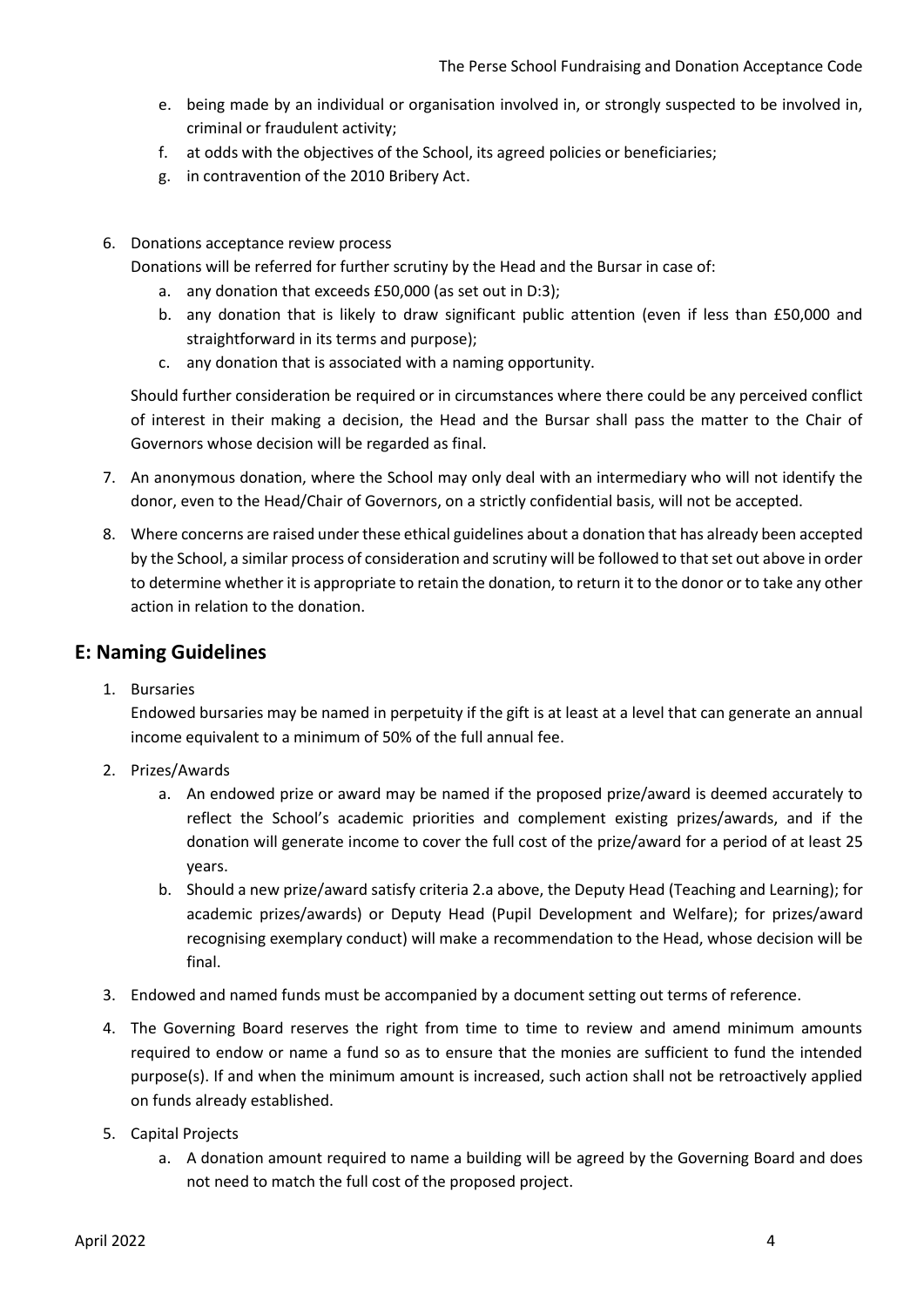- b. The contribution of a major proportion of a building or a large area within a building is necessary and sufficient to confer naming rights.
- c. The donation of a gift sufficient for the naming of the building does not preclude the naming of separate components of the building unless otherwise agreed by the Governing Board.
- d. Naming rights for smaller items such as seats or bricks will be allocated as appropriate and defined within the scope of the entire project.
- e. The development of new options for naming to a building interior or exterior can be introduced at any time.
- f. The name will not necessarily be on the item funded. Naming can be accomplished by placement of the donor's name on the item paid for (subject to aesthetic constraints) or on a plaque on display or in a permanent book at the entrance to a building, or in an annual report.
- g. The name chosen by the donor for a building or for a major part of a building will have to be approved by the Governing Board.
- h. Naming rights for a building or any part of it is permanent as long as the current structure exists. If the structure is remodelled or reconfigured substantially, or if the purpose of the building changes significantly, the Governing Board will review the naming of the structure. Names will normally not be transferred to successor structures except on explicit decision by the Governing Board and the Head.
- 6. The Governing Board reserves the right to remove a donor/honouree's name to protect the School's reputation should the standards of integrity or character associated with the name be brought into disrepute.

#### <span id="page-6-0"></span>**F: Data Protection**

- 1. The Alumni & Development Office will ensure it complies with the UK General Data Protection Regulation, the Data Protection Act 2018 and the Privacy and Electronic Communications Regulations 2003, so that it does not obtain, process, store, sell or pass on data unlawfully.
- 2. All records created in accordance with this policy are managed in accordance with the School's *Records Management Policy* and *Records Retention Schedule*.
- 3. Records created in accordance with this policy may contain personal data. The School has a privacy notice which explains how the School will use the personal data of alumni, friends and supporters. The privacy notice is published on the School's website. In addition, staff must ensure that they follow the School's data protection policies and procedures when handling personal data created in connection with this policy. This includes the School's *Data Protection Policy for Staff, Governors and Volunteers* and *Information Security and Sharing Data Guidance* which are both contained in the *Data Protection and Information Security Handbook*.
- 4. When using external agencies or when data may be shared with a third party, for example mailing houses, the Alumni & Development Office will ensure that all issues, such as data ownership, fitness for use and confidentiality, are governed by a legally binding contract.